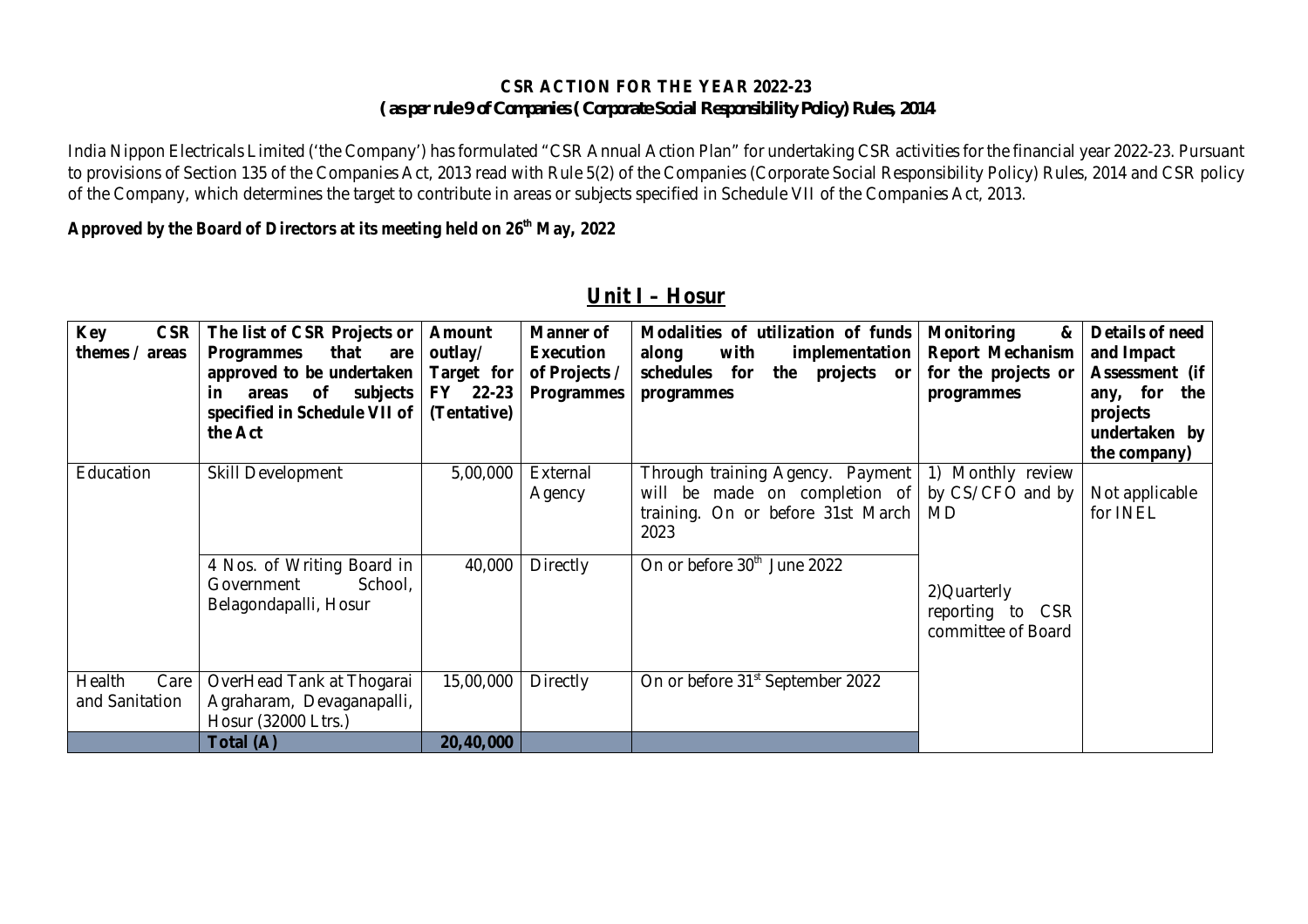# **UNIT II – Puducherry**

| are approved to be undertaken in areas of<br>themes<br>subjects specified in Schedule VII of the Act<br>areas                                                                                                                            | Target for<br>FY 22-23<br>(Tentative) | outlay/<br>of Projects /<br><b>Programmes</b> | of funds along with<br>implementation schedules<br>the<br>for<br>projects<br>or<br>programmes | Report<br>Mechanism for<br>the projects or<br>programmes     | and Impact<br>Assessment (if<br>any, for<br>the<br>projects<br>undertaken by<br>the company) |
|------------------------------------------------------------------------------------------------------------------------------------------------------------------------------------------------------------------------------------------|---------------------------------------|-----------------------------------------------|-----------------------------------------------------------------------------------------------|--------------------------------------------------------------|----------------------------------------------------------------------------------------------|
| Education<br>Renovation of Students Restroom Buildings,<br>Open Playground & Compound wall Height<br>Increase, Window Facilities in classrooms and<br>School Building Painting Work at Govt Middle<br>School, Pandasolanallur Puducherry | 8,00,000                              | <b>Direct</b>                                 | On or before 31 <sup>st</sup> October<br>2022                                                 | 1)Monthly<br>review by Corp.<br>HR Head                      | Not applicable<br>for INEL                                                                   |
| Health Care &<br><b>Biomedical and Electrical Equipment Facilities</b><br>Sanitation<br>Community<br>Health<br>at<br>Karikalambakkam, Puducherry                                                                                         | 2,50,000<br>Centre<br>at              | <b>Direct</b>                                 | On or before 31 <sup>st</sup> October<br>2022                                                 | 2) Quarterly<br>reporting<br>to<br>CSR committee<br>of Board |                                                                                              |
| Provide Cement 100 numbers of Dust Bins to<br>Nettapakkam Commune Panchayat<br>Total (B)                                                                                                                                                 | 3,00,000<br>13,50,000                 | <b>Direct</b>                                 | On or before 31 <sup>st</sup> October<br>2022                                                 |                                                              |                                                                                              |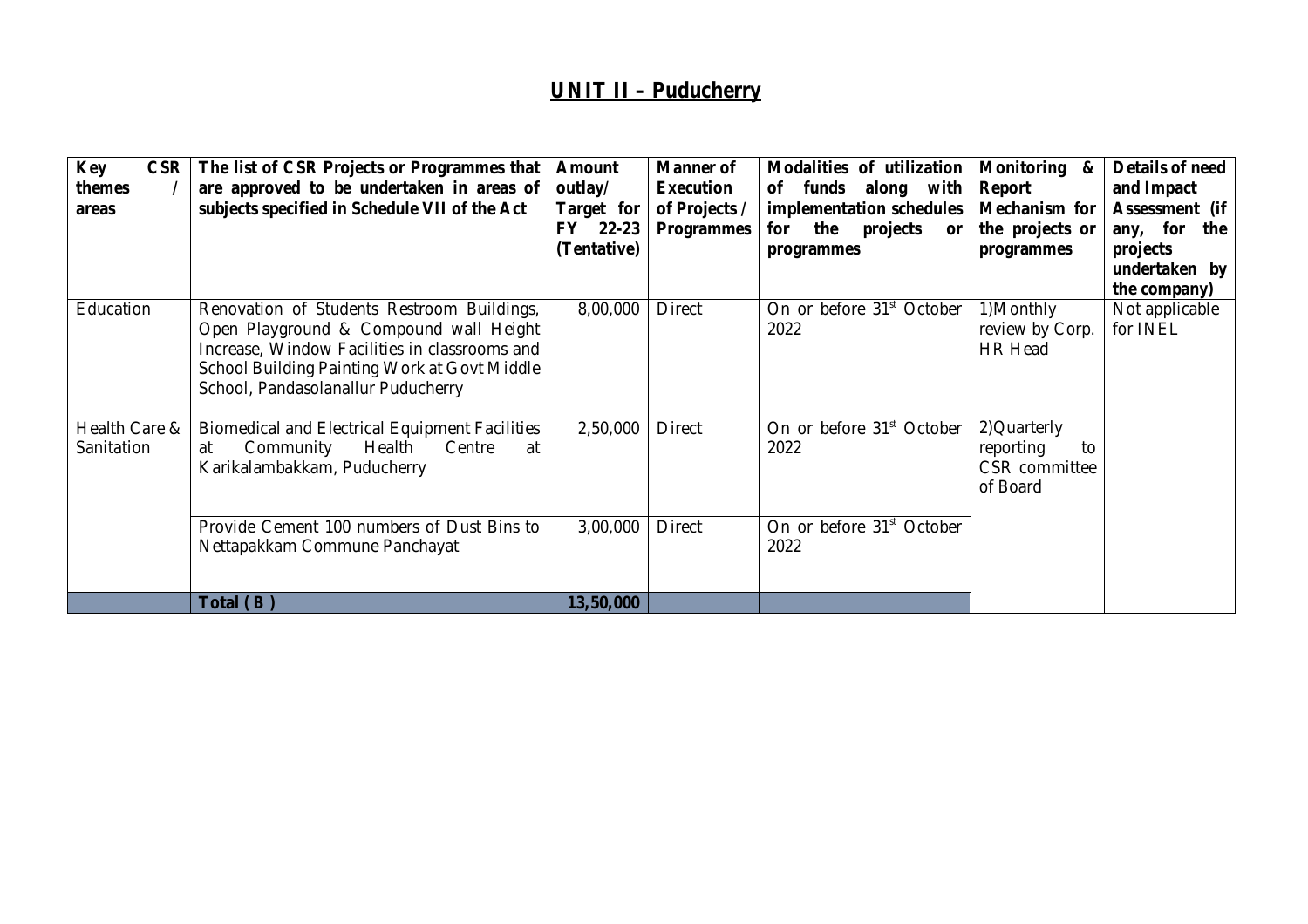# **Unit III – Rewari, Haryana**

| <b>Key</b><br><b>CSR</b><br>themes<br>areas | The list of CSR Projects or Programmes<br>that are approved to be undertaken in<br>areas of subjects specified in Schedule VII<br>of the Act                                                                   | <b>Amount</b><br>outlay/<br><b>Target for FY</b><br>$22 - 23$<br>(Tentative) | <b>Manner of</b><br><b>Execution</b><br>0f<br>Projects /<br><b>Programmes</b>                                    | <b>Modalities of utilization</b><br>of funds along with<br>implementation<br>schedules<br>for<br>the<br>projects or programmes | Monitoring &<br>Report<br>Mechanism for<br>the projects or<br>programmes | Details of need<br>and Impact<br>Assessment (if<br>any, for<br>the<br>projects<br>undertaken by<br>the company) |
|---------------------------------------------|----------------------------------------------------------------------------------------------------------------------------------------------------------------------------------------------------------------|------------------------------------------------------------------------------|------------------------------------------------------------------------------------------------------------------|--------------------------------------------------------------------------------------------------------------------------------|--------------------------------------------------------------------------|-----------------------------------------------------------------------------------------------------------------|
| Education                                   | Construction of OH tank, installation of<br>Plant with cooling system at<br>RO.<br>Government Higher Secondary School,<br>Masani, Rewari                                                                       | 10,00,000                                                                    | <b>Directly</b>                                                                                                  | On or before 31 <sup>st</sup> August<br>2022                                                                                   | 1)Monthly<br>review by Corp.<br><b>HR Head</b>                           | Not applicable<br>for INEL                                                                                      |
|                                             | Class rooms External walls Plasting at<br>Elementary school, Masani village, Rewari                                                                                                                            | 3,00,000                                                                     | Direct.<br>The work will<br>be carried out<br>by an external<br>civil contractor<br>under company<br>supervision | On or before 31 October<br>2022                                                                                                | 2) Quarterly<br>reporting<br>to<br>CSR committee<br>of Board             |                                                                                                                 |
| Care<br>Health<br>& Sanitation              | Construct a hall (Tin shed) size of 3000<br>square feet to conduct yoga classes and<br>other personality development programs<br>with toilets, lighting, fans and solar panels<br>at Dungarwas village, Rewari | 10,50,000                                                                    | <b>Directly</b>                                                                                                  | On or before 31 <sup>st</sup> August<br>2022                                                                                   |                                                                          |                                                                                                                 |
|                                             | Total (C)                                                                                                                                                                                                      | 23,50,000                                                                    |                                                                                                                  |                                                                                                                                |                                                                          |                                                                                                                 |